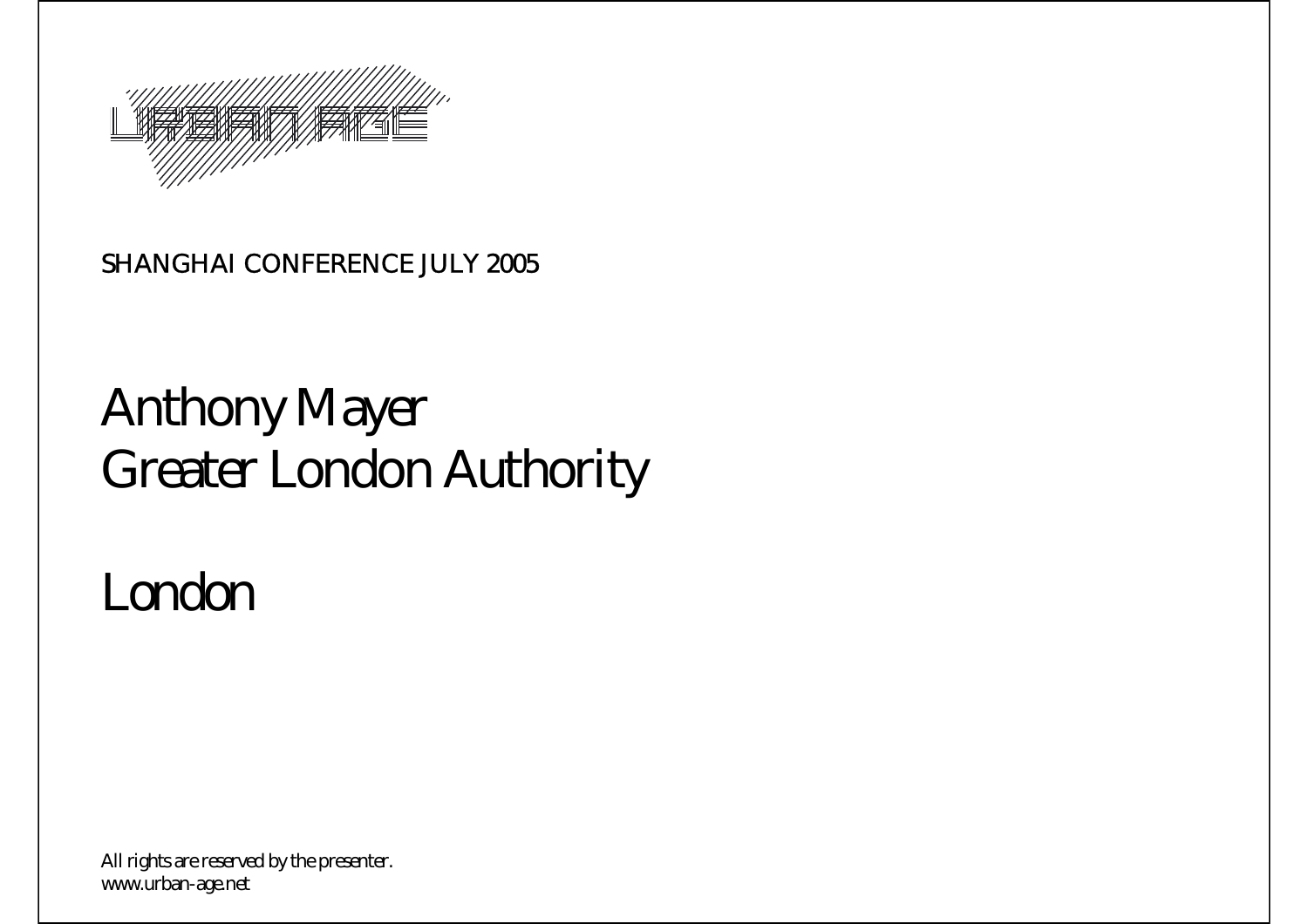# **Addressing Urban Change**

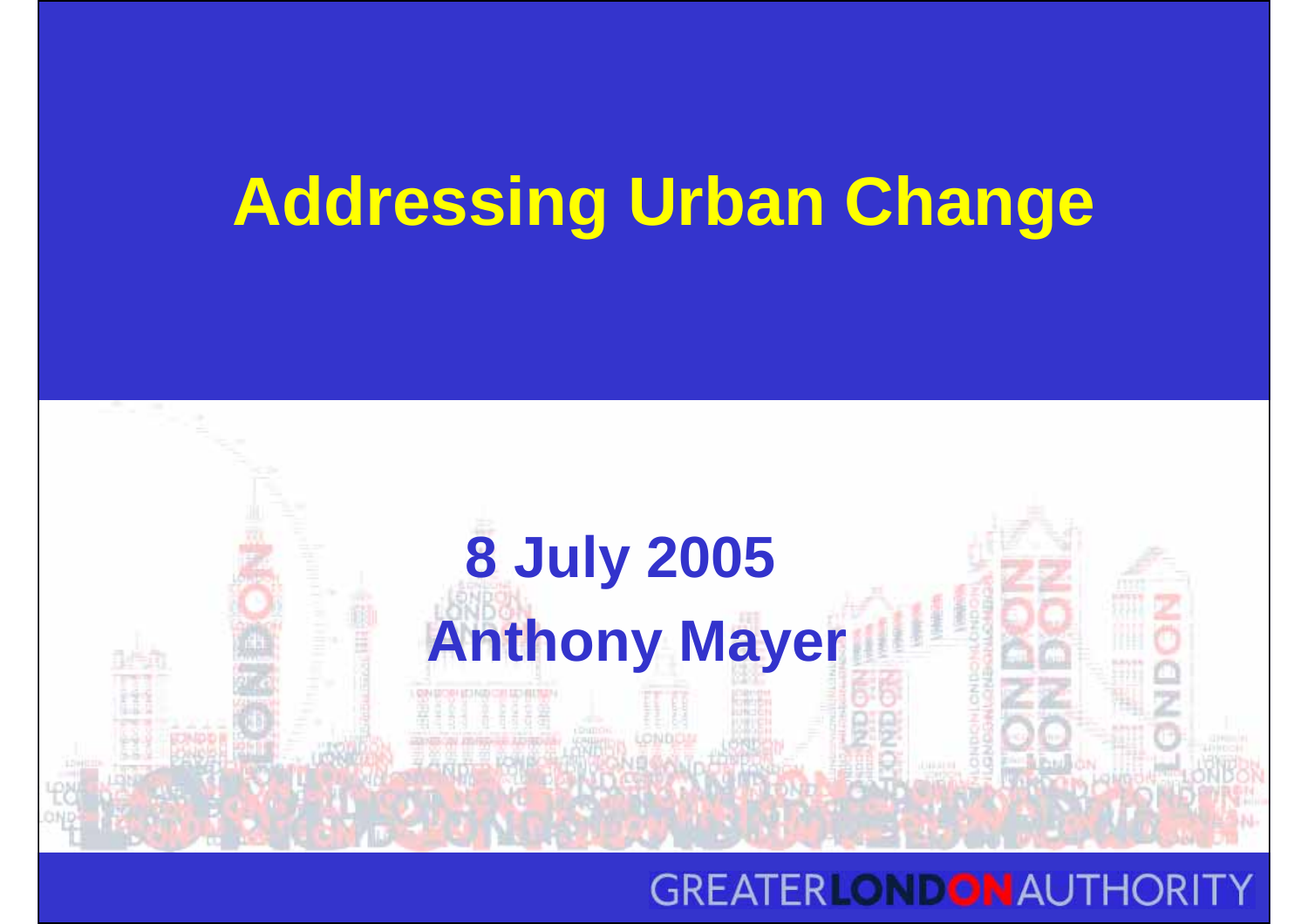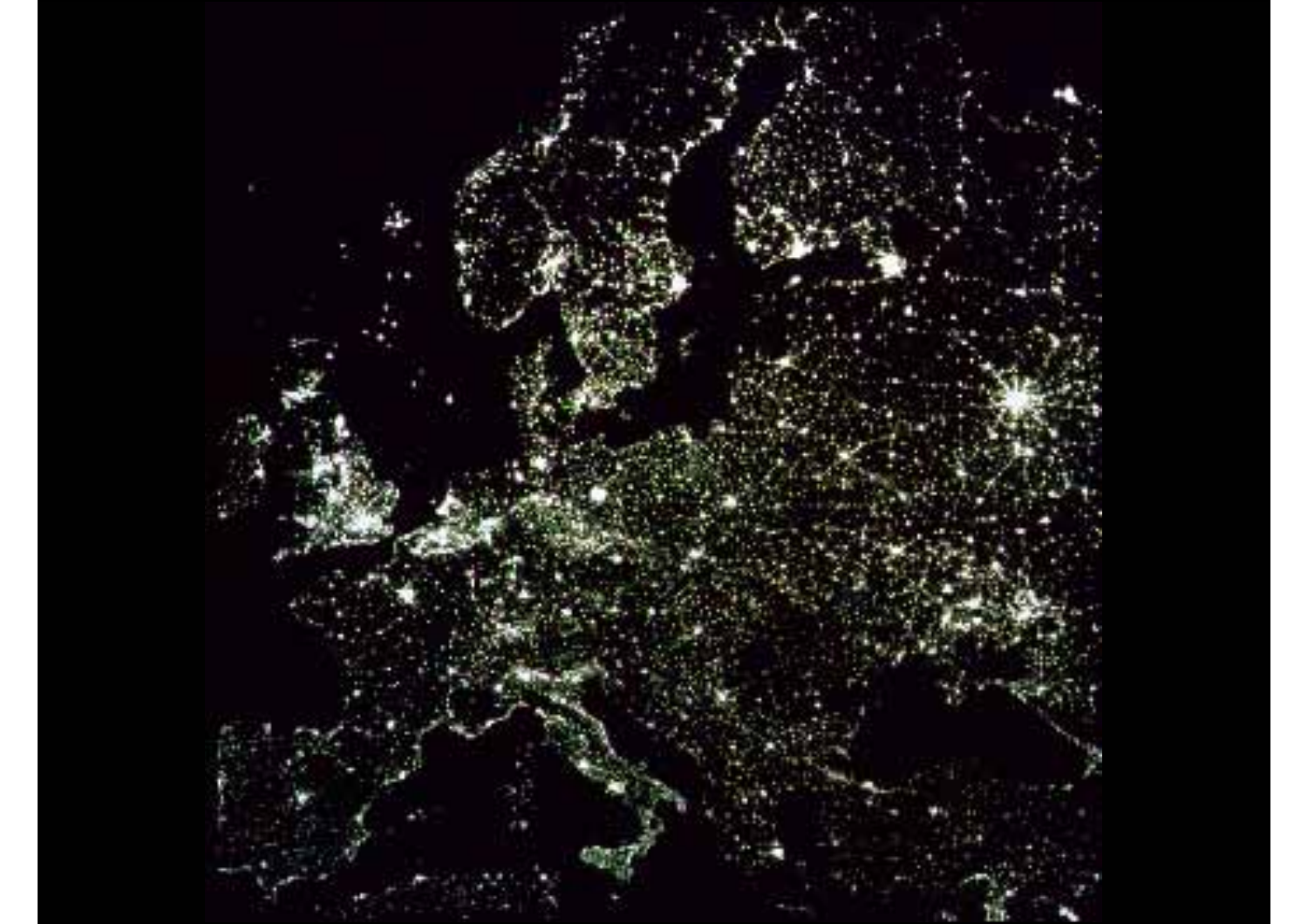## **FOR LONDON URBAN CHANGE IS URBAN GROWTH**

- Increase in population: +800,000 2001 to 2016
- Main cause natural growth and external immigration
- Increase in jobs: +600,000 2001 to 2016
- Main source knowledge economy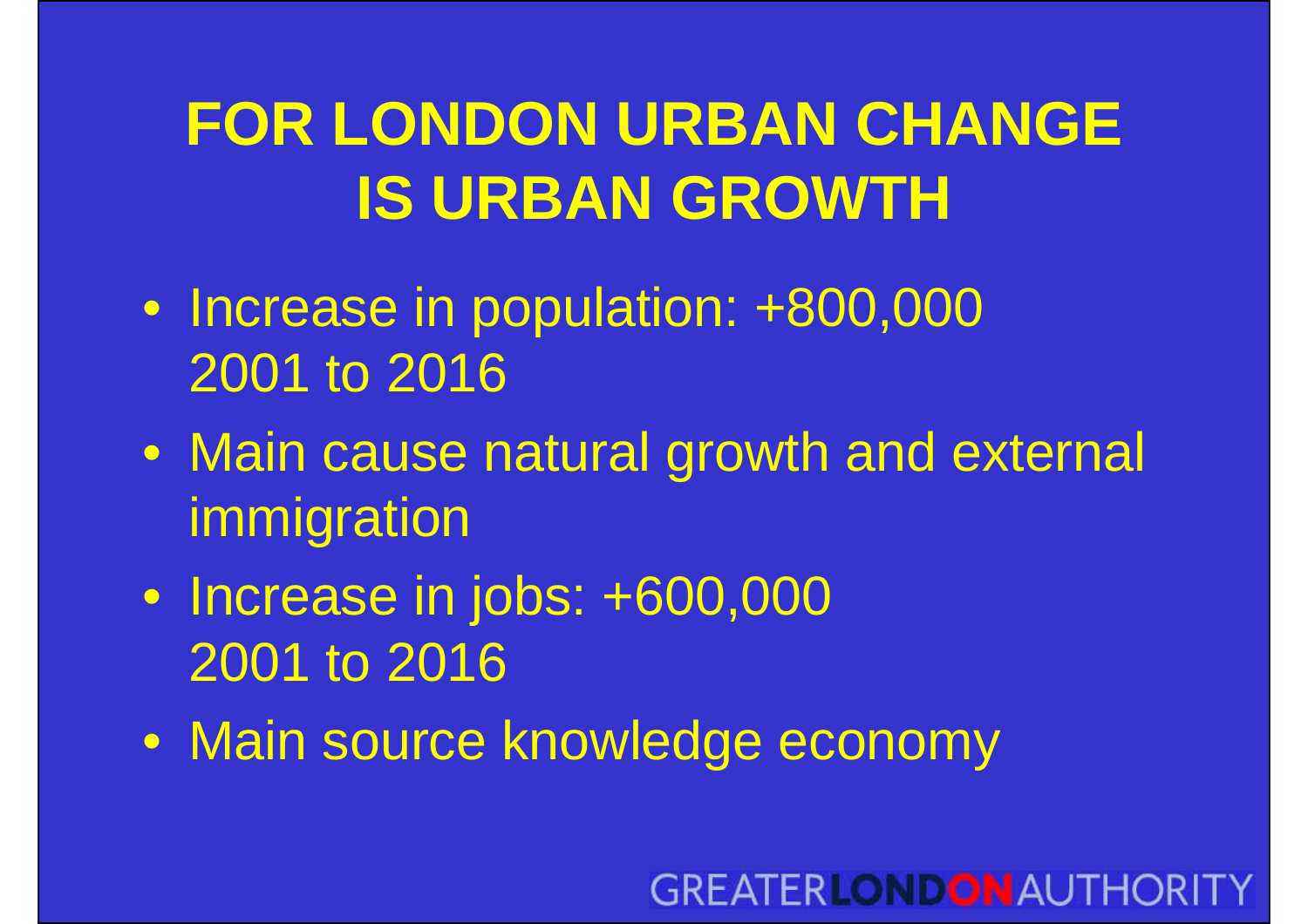## **THE CHALLENGES OF LONDON'S GROWTH**

- High house prices
- Transport overcrowding and congestion
- Pressures on centre
- Brownfield development
- Coping with waste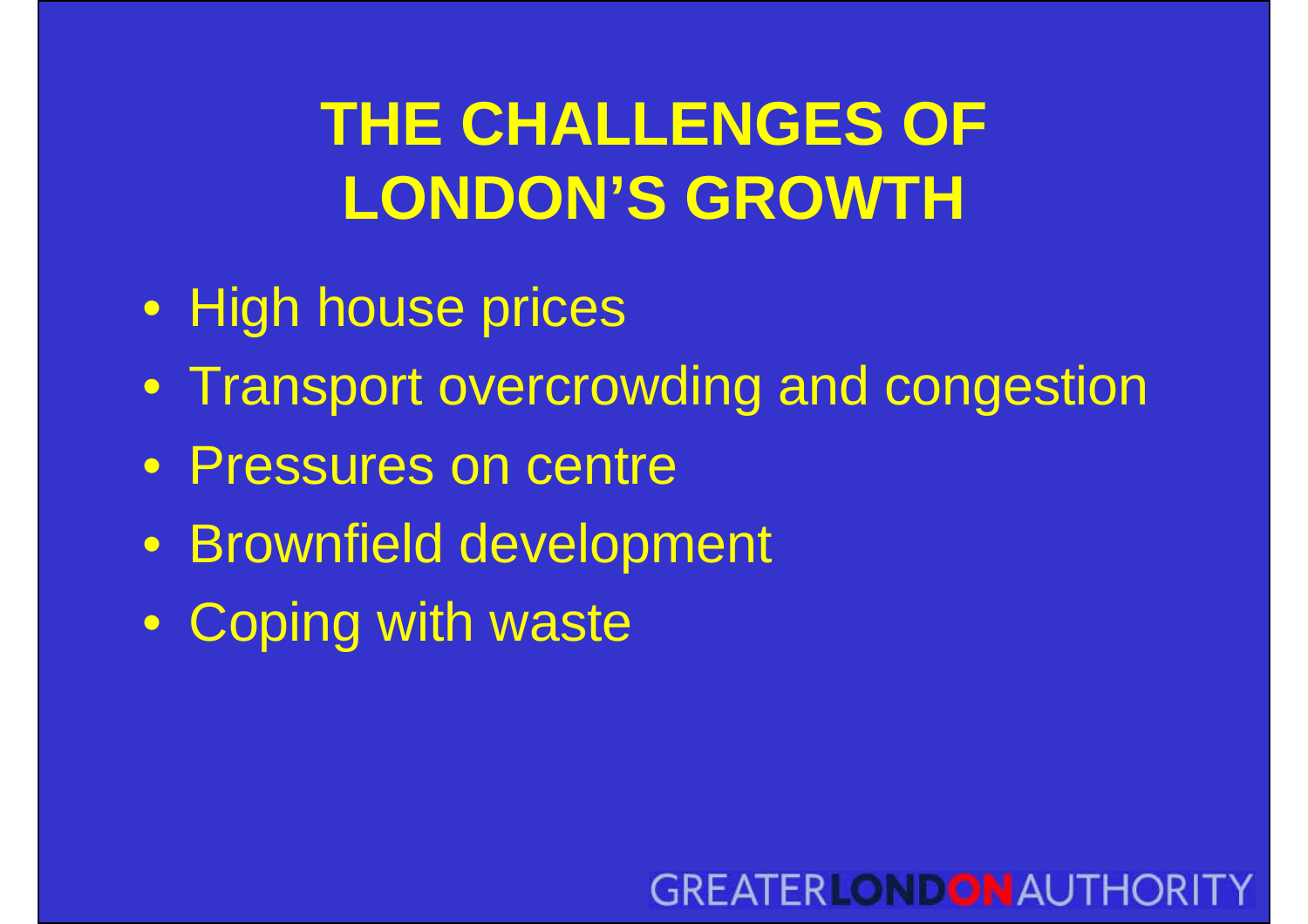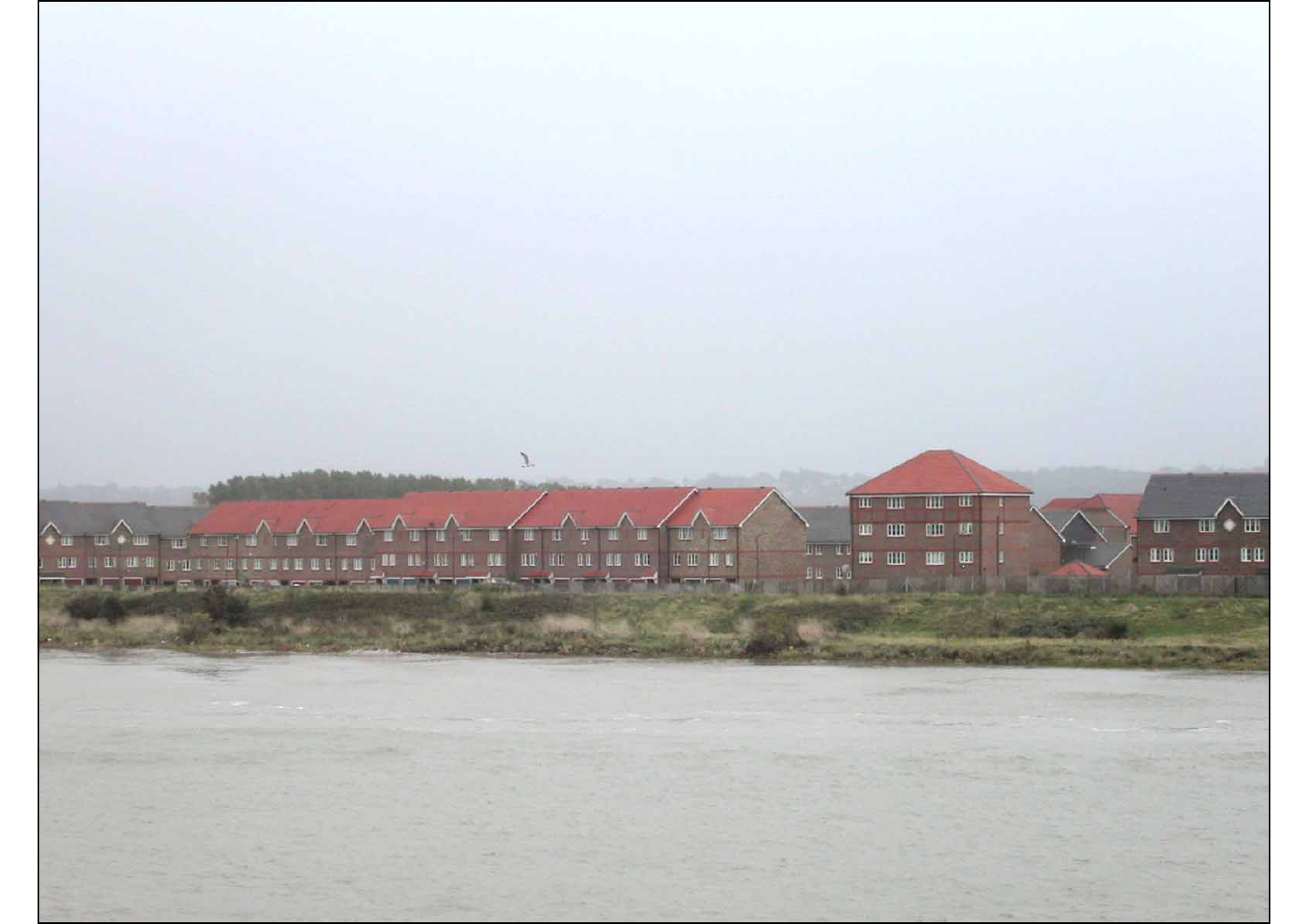### **MEETING THE CHALLENGES I: AFFORDABLE HOUSING**

- Increase supply not help demand
- Higher density/better quality housing
- Create long term vibrant communities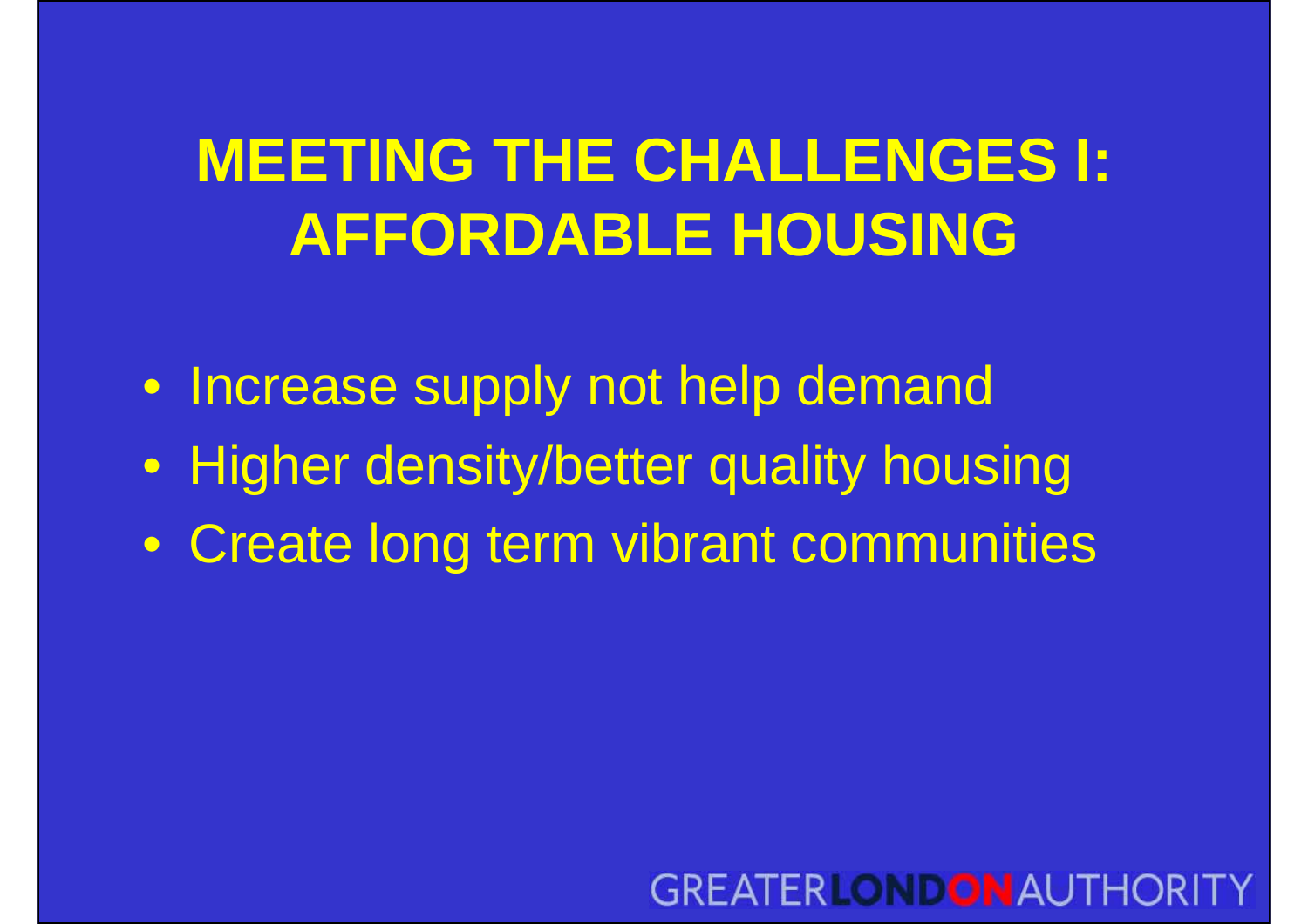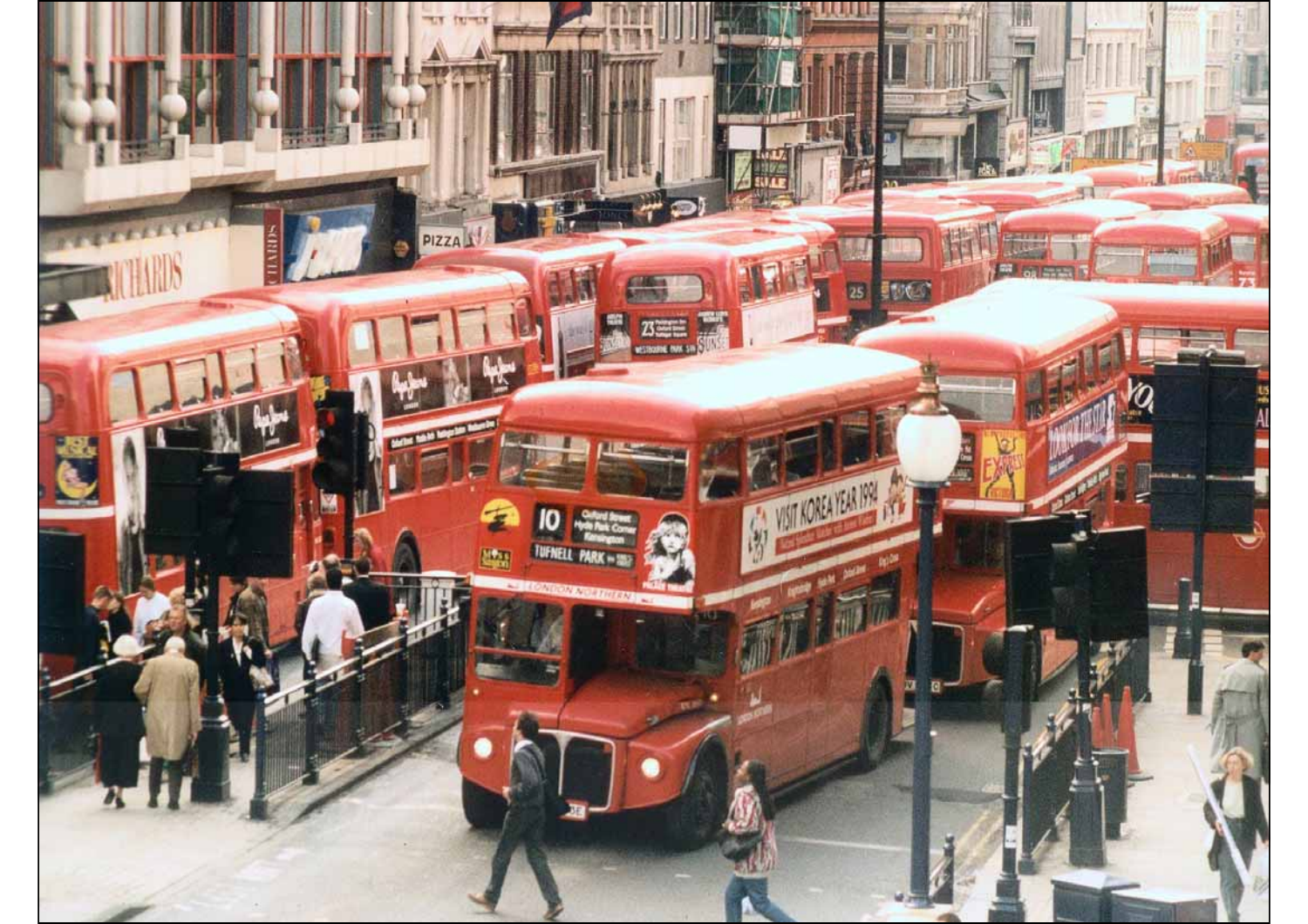### **MEETING THE CHALLENGES II: TRANSPORT IMPROVEMENT**

- Fixed rail investment long term
- Bus lanes and traffic enforcement
- Congestion charging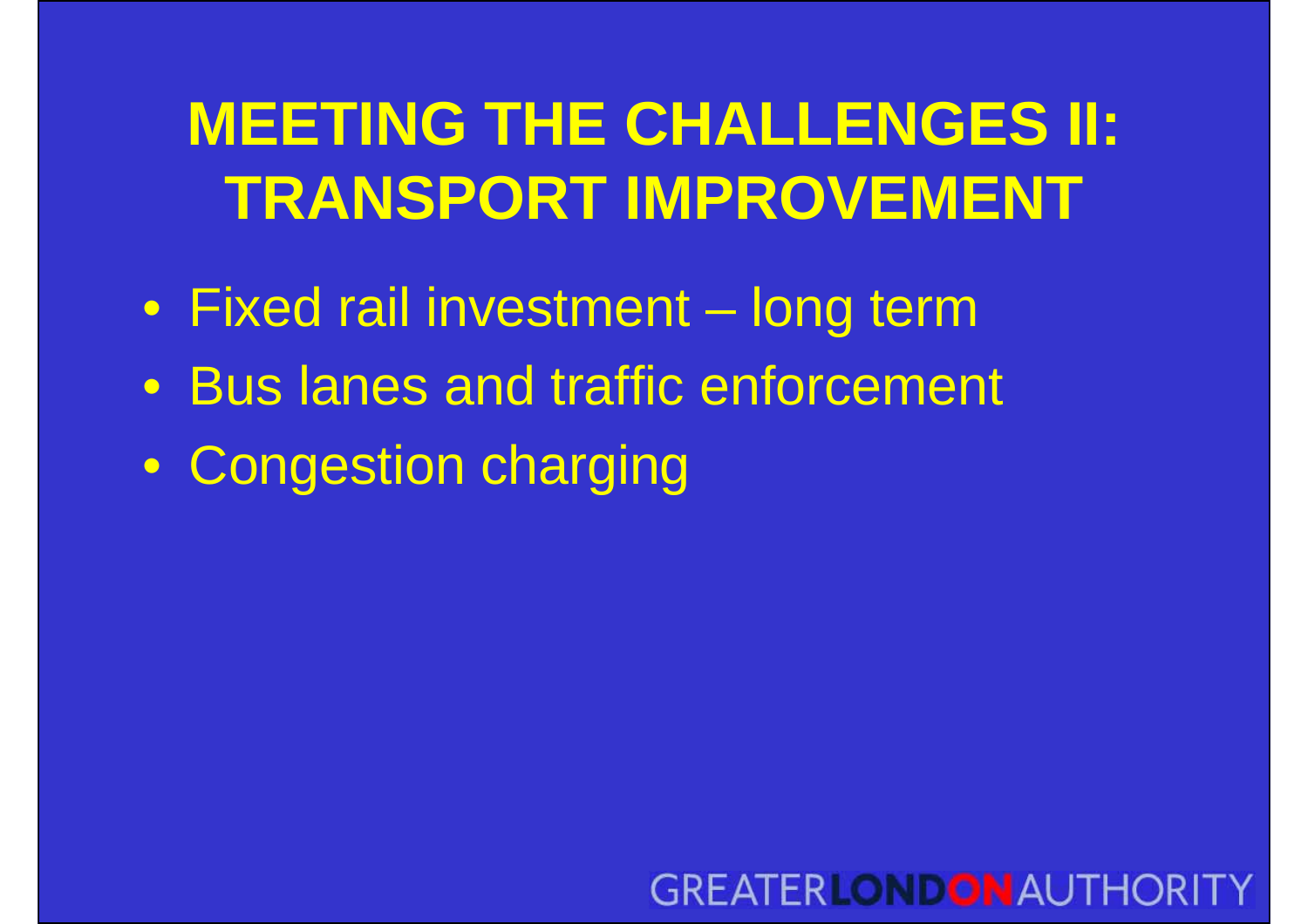## **London's Green Belt**

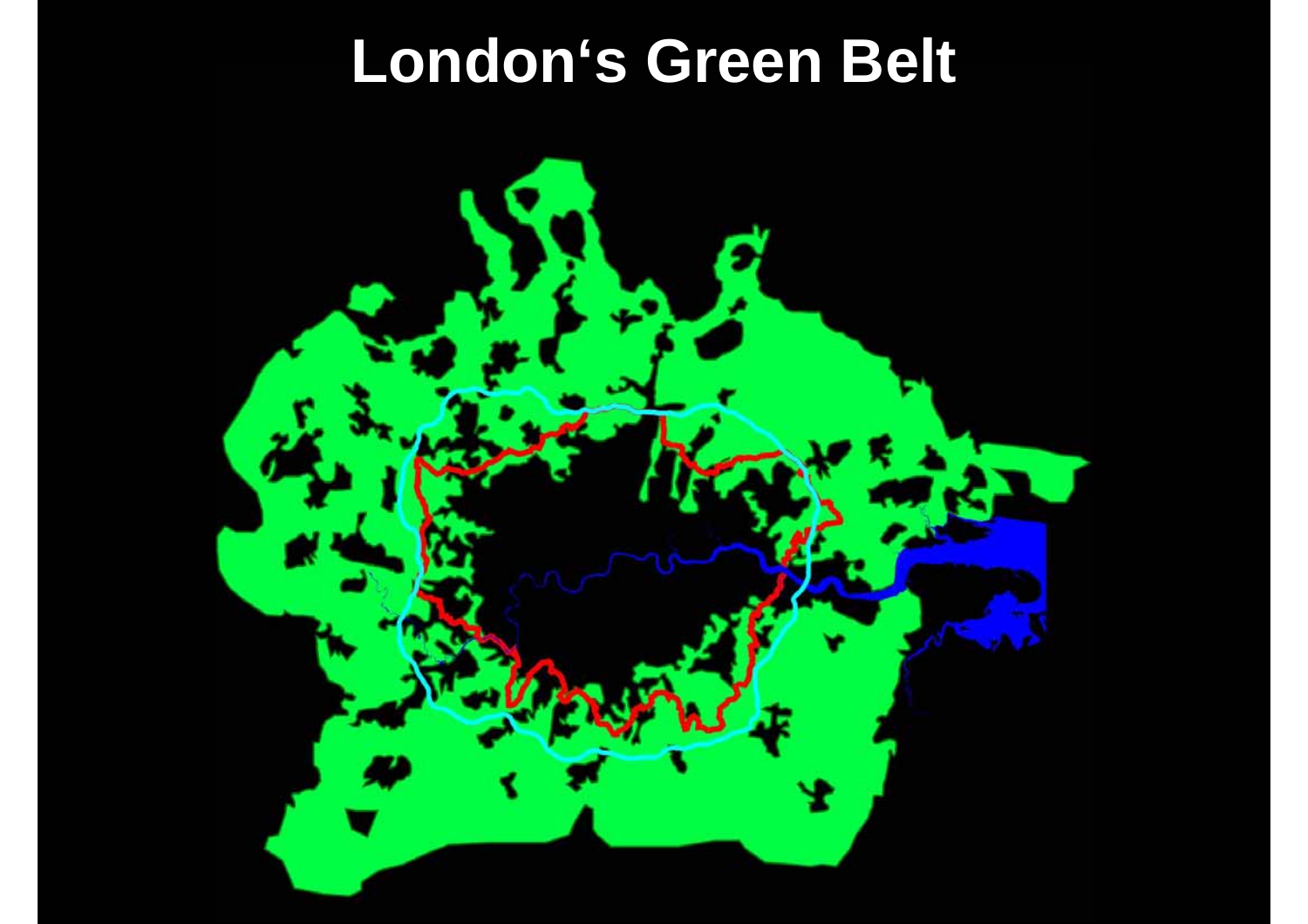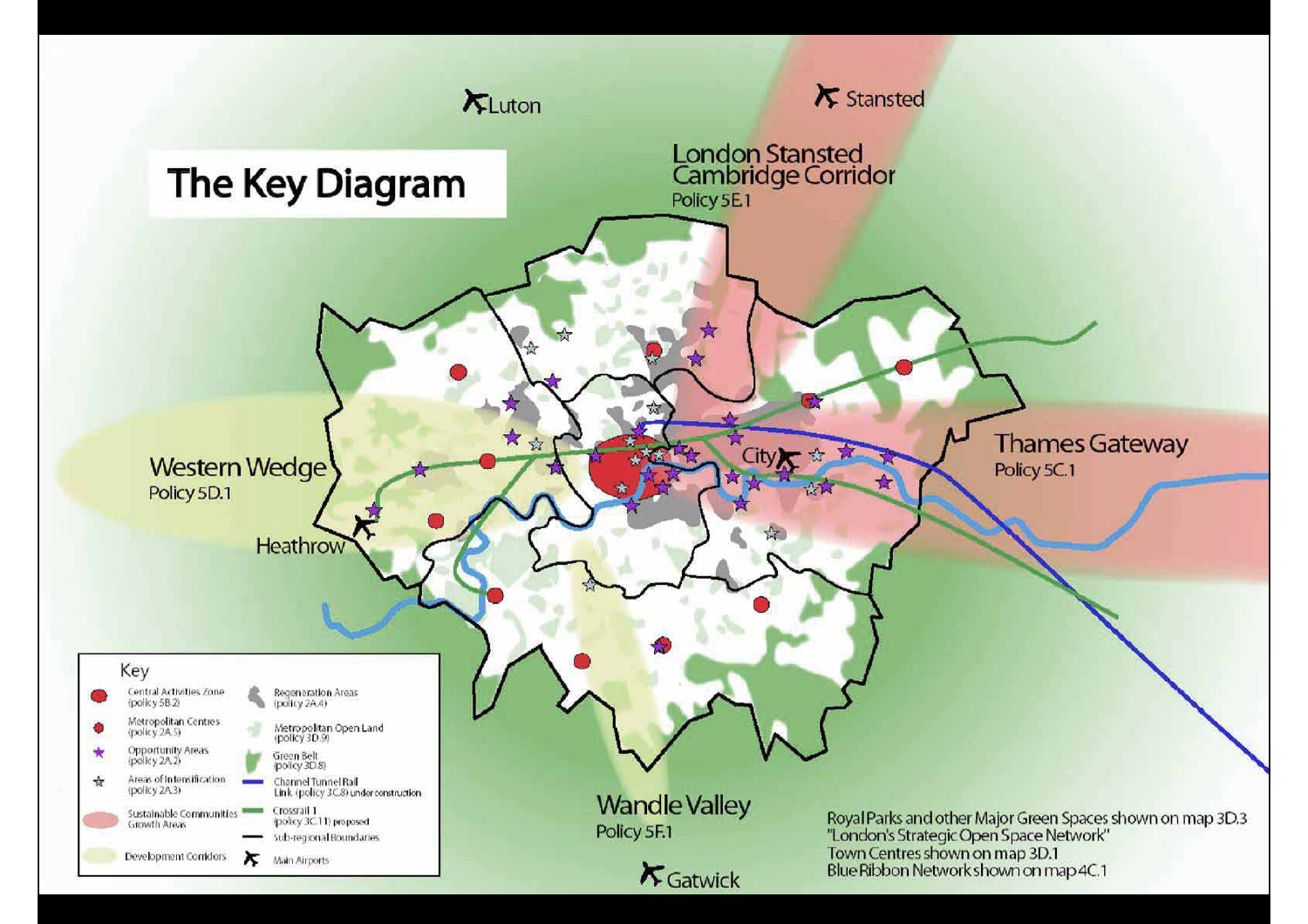## **MEETING THE CHALLENGES III: LONDON PLAN**

- Growth corridors
- Investment integration
- Sub-regional centres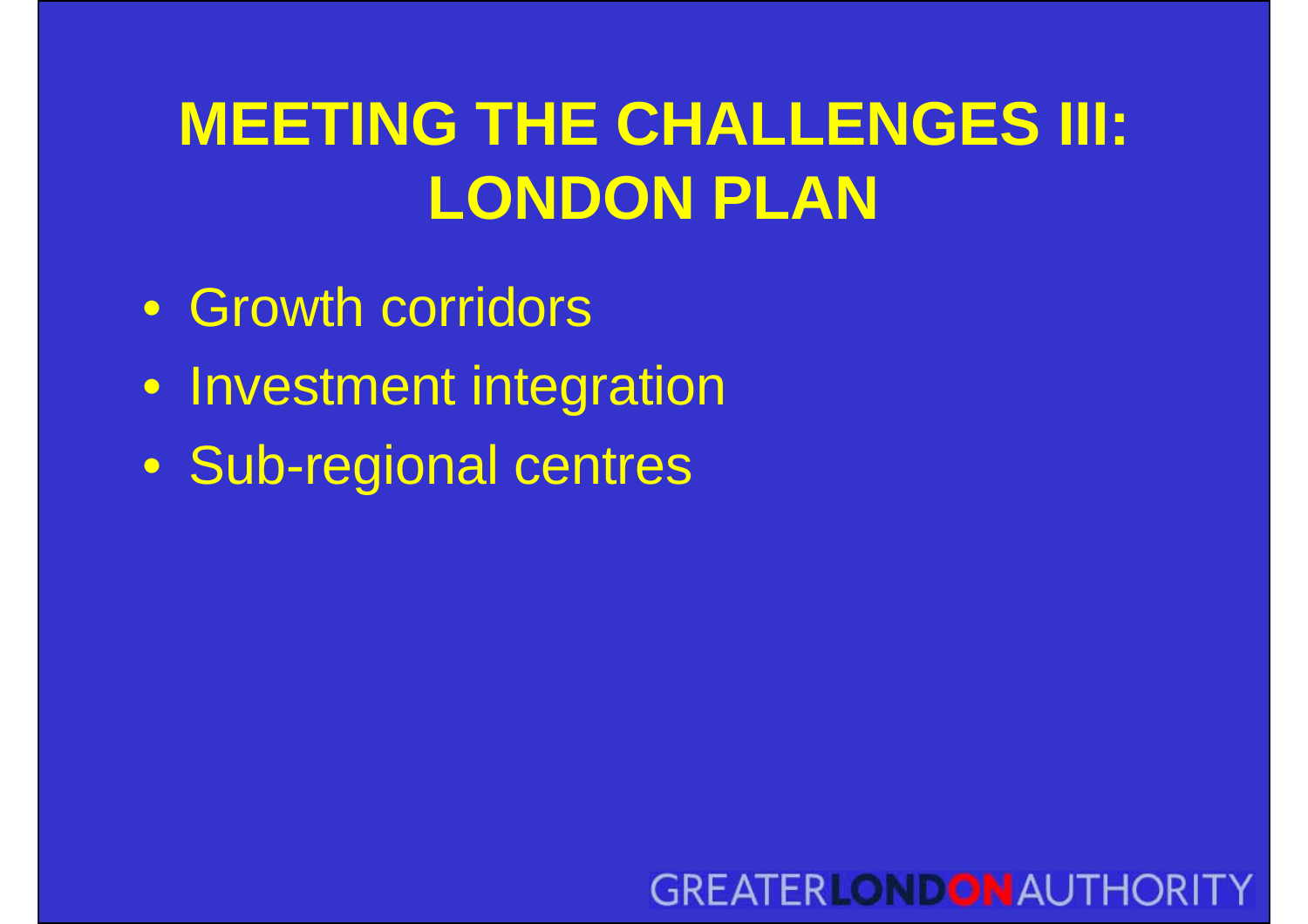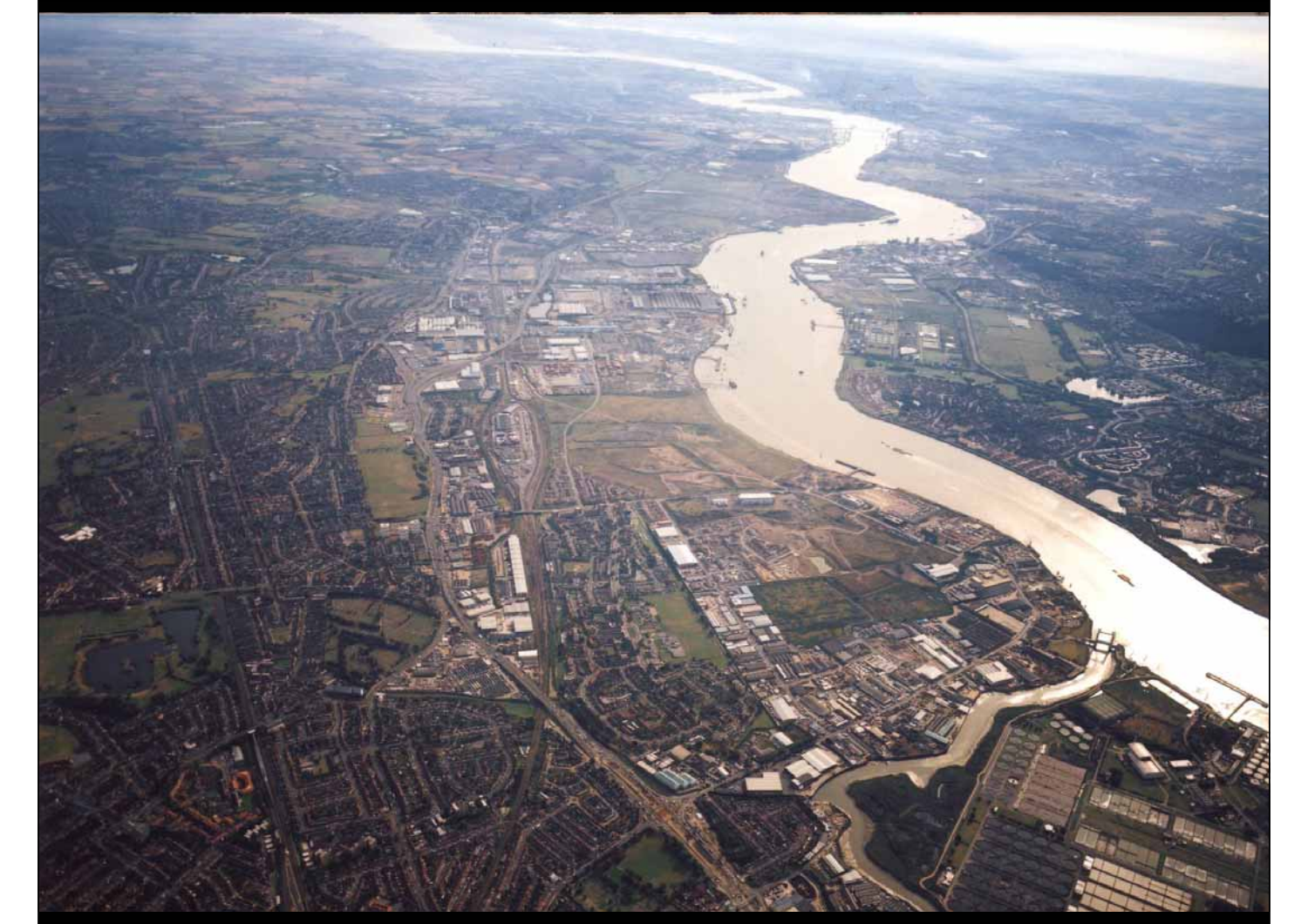### **MEETING THE CHALLENGES IV: THAMES GATEWAY**

- The Olympic Bid Legacy
- Contaminated land remediation
- The vision for new communities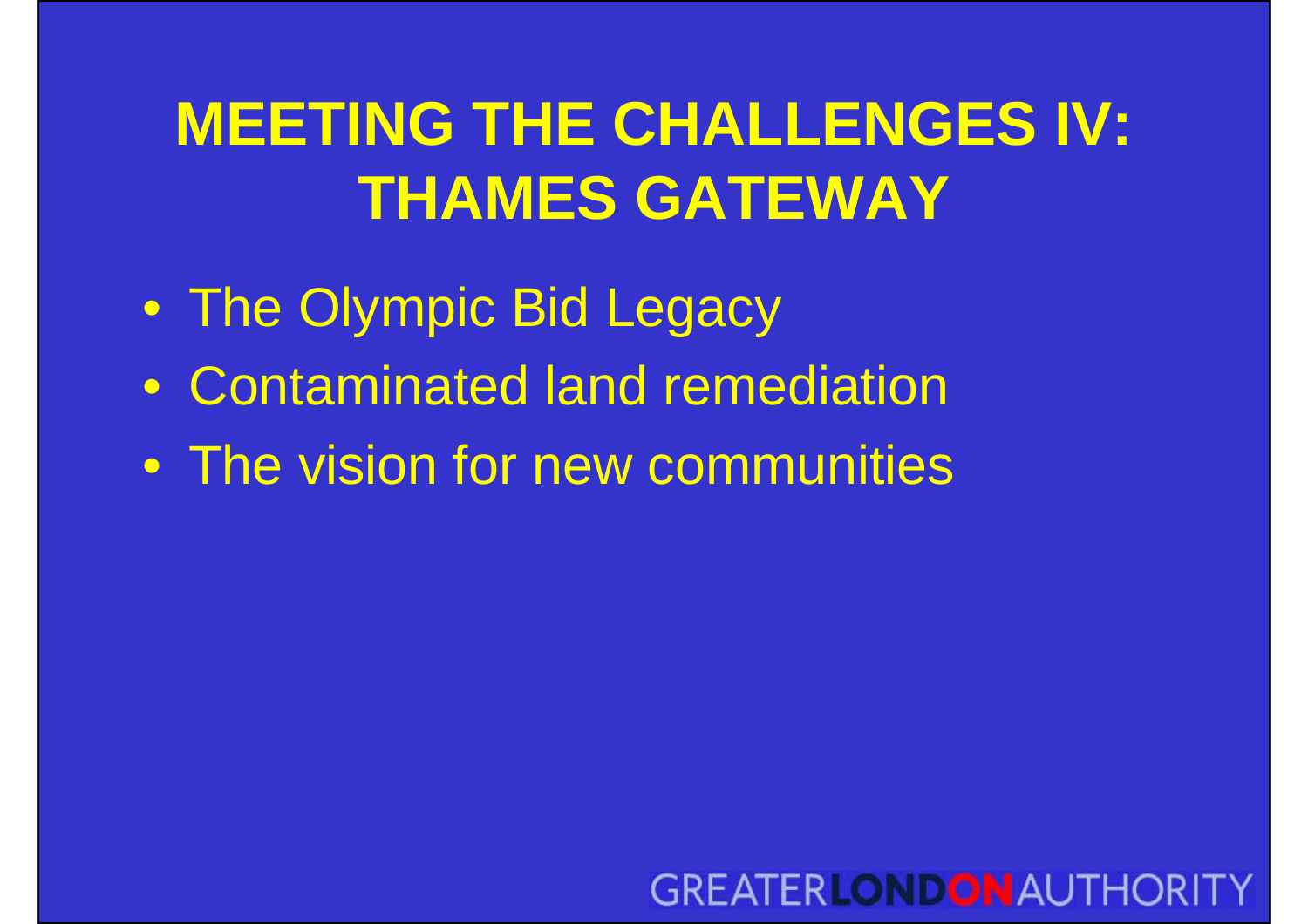#### Sites where 5% or more of London's municipal waste is disposed

Stewartby, Bedfordshire

**Brogborough, Bedfordshire** 



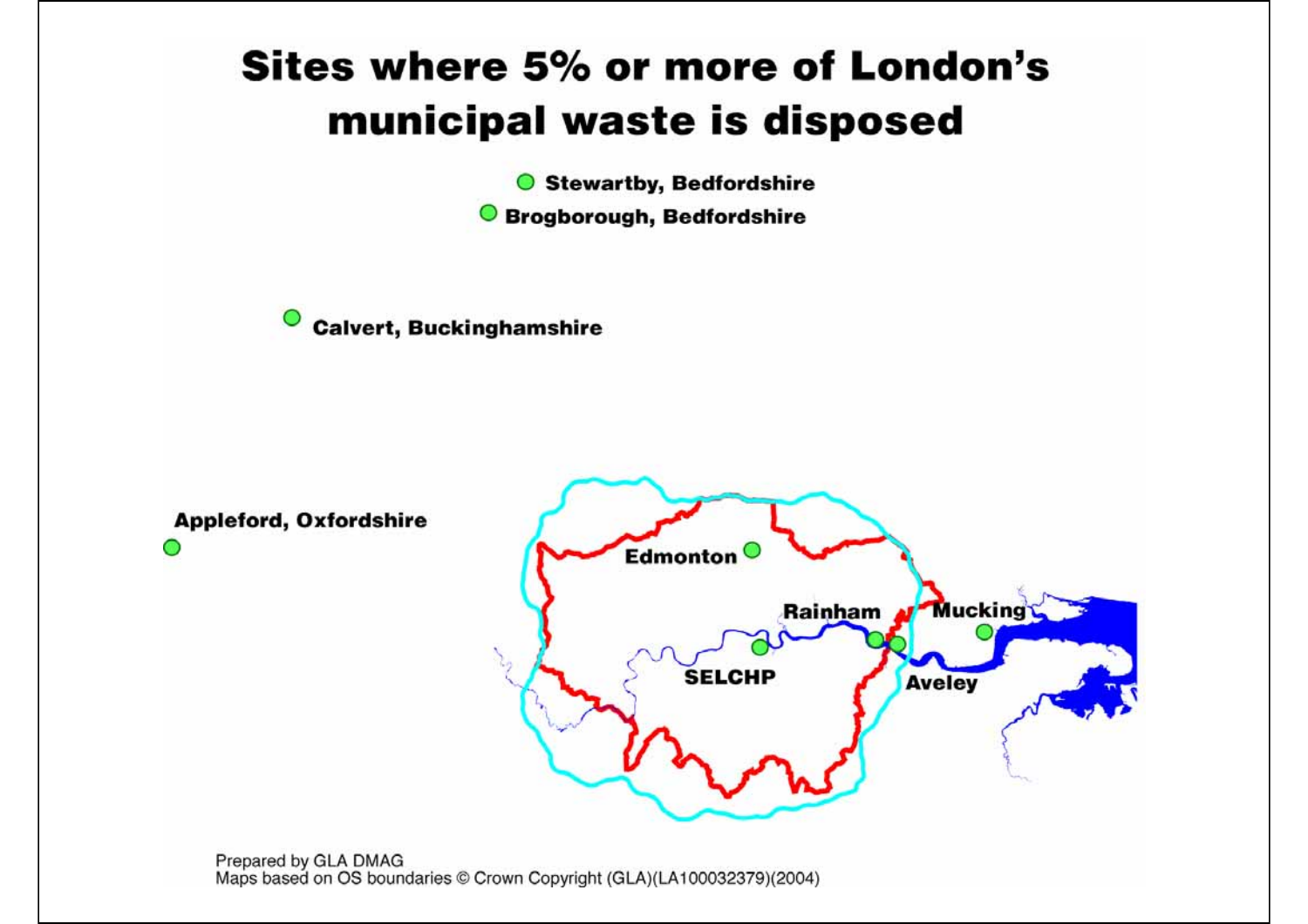### **MEETING THE CHALLENGES V: WASTE MANAGEMENT**

- Self-sufficiency in London
- Planning for the unwelcome
- Biological treatment of waste